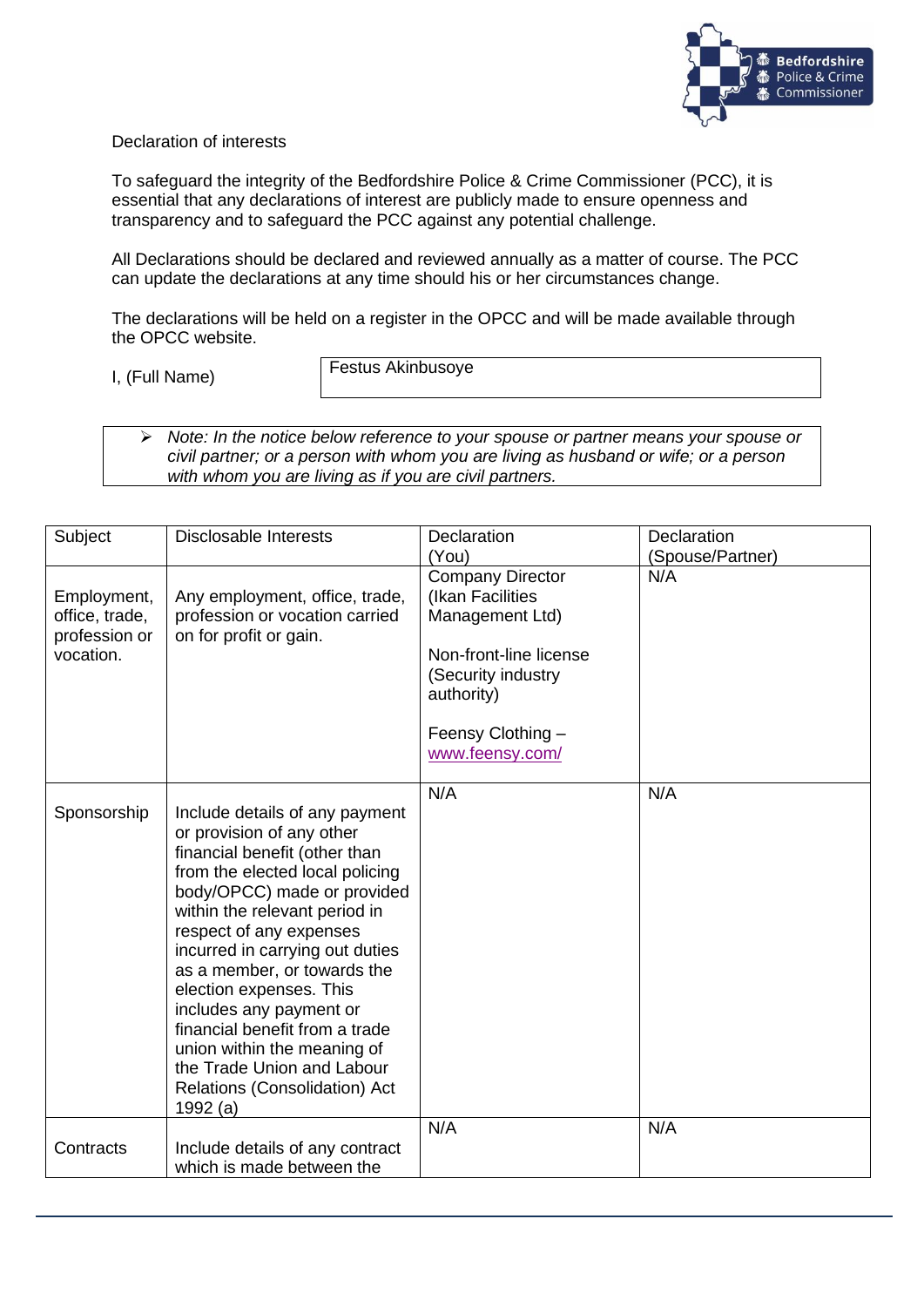

|                               | relevant person (or body in<br>which the relevant person has<br>a beneficial interest) and the<br>elected local policing<br>body/OPCC $-$ (a) under which<br>goods or services are to be<br>provided or works are to be<br>executed; and (b) which has<br>not been fully discharged.                                                                                                                                                                                                                                                                                                                                              |     |     |
|-------------------------------|-----------------------------------------------------------------------------------------------------------------------------------------------------------------------------------------------------------------------------------------------------------------------------------------------------------------------------------------------------------------------------------------------------------------------------------------------------------------------------------------------------------------------------------------------------------------------------------------------------------------------------------|-----|-----|
| Land                          | Include details of any<br>beneficial interest in land<br>which is within the elected<br>local policing body/OPCC<br>Force area                                                                                                                                                                                                                                                                                                                                                                                                                                                                                                    | N/A | N/A |
| Licenses                      | Include details of any licence<br>(alone or jointly with<br>others) to occupy land in the<br>elected local policing<br>body/OPCC Force area<br>area                                                                                                                                                                                                                                                                                                                                                                                                                                                                               | N/A | N/A |
| Corporate<br><b>Tenancies</b> | Include details of any tenancy<br>where to your<br>knowledge $-$ (a) the landlord is<br>the elected local policing<br>body/OPCC; and (b)<br>the tenant is a body in which<br>the relevant person has<br>a beneficial interest                                                                                                                                                                                                                                                                                                                                                                                                     | N/A | N/A |
| <b>Securities</b>             | Include details of any<br>beneficial interest in securities<br>of a body where $-$ (a) the body<br>(to your knowledge) has a<br>place of business or land in the<br>elected local policing<br>body/OPCC Force area; and<br>(b) either - the total nominal<br>value of securities exceeds<br>£25,000 or 1/100th of the total<br>issued share capital of that<br>body; or if the share capital of<br>that body is of more than one<br>class, the total nominal value<br>of the shares of any one class<br>in which the relevant person<br>has a beneficial interest<br>exceeds 1/100th of the total<br>issued share capital of that | N/A | N/A |